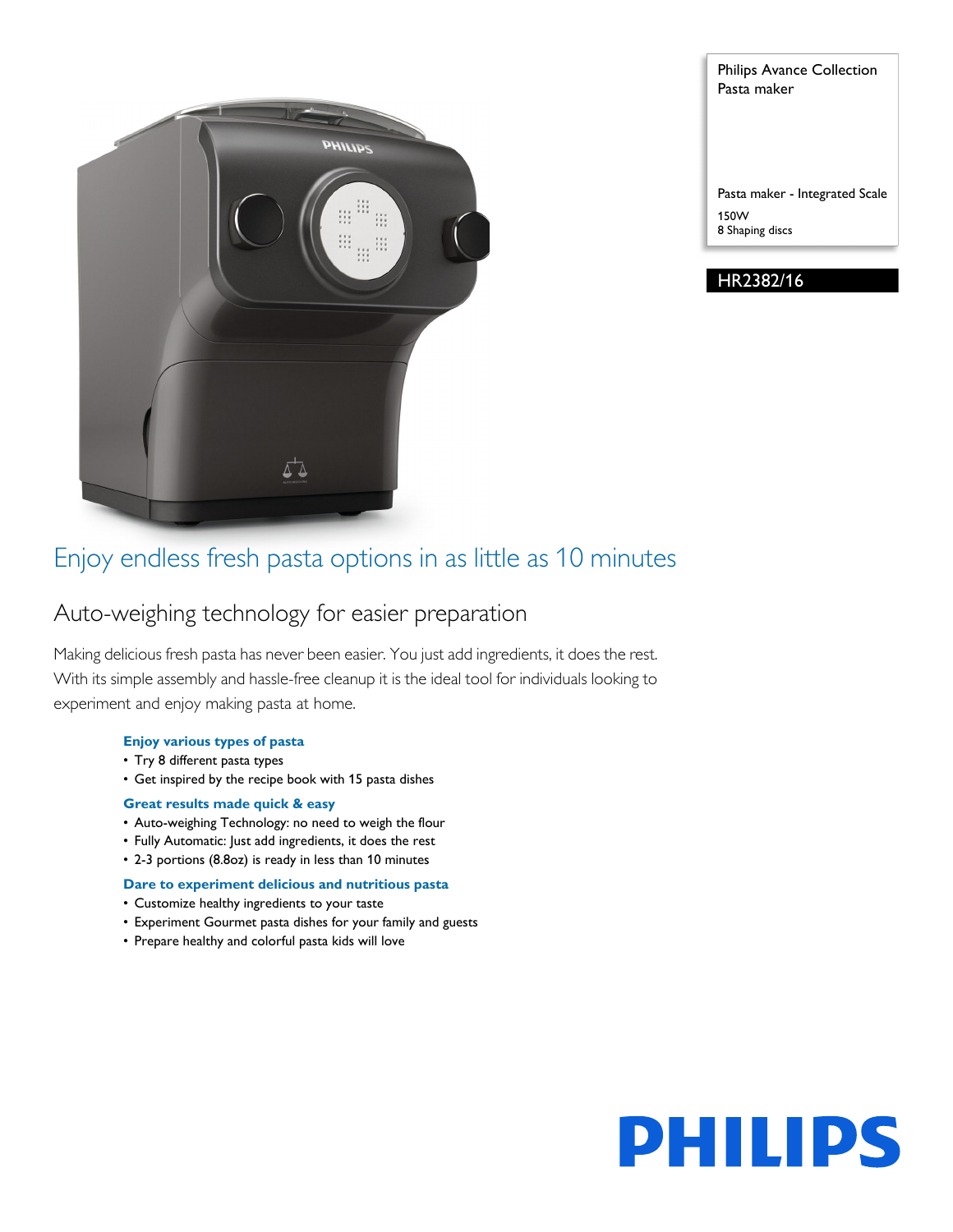#### Pasta maker Pasta maker - Integrated Scale 150W, 8 Shaping discs

### HR2382/16

# **Highlights**

#### **Auto-weighing Technology**

Thanks to built-in Auto-weighing technology, Philips Pasta maker weighs the flour and indicates the correct amount of liquid automatically, making the whole process easier and more convenient than ever.

#### **Automatic Process**



After choosing program and pressing start button, the machine automatically mixes, kneads and extrudes in one go.

#### **Powerful Extrusion**



With advanced engineering and robust design, the Philips Pasta maker can apply 1600 lb force on the dough during extrusion, which not only enables a fast making process, but also guarantees perfect texture and taste of the pasta.

#### **Customize healthy ingredients**



Customize healthy ingredients to your taste.

#### **Prepare healthy pasta**



Prepare healthy and colorful pasta kids will love.

#### **Experiment Gourmet pasta**



Experiment Gourmet pasta dishes for your family and guests.

**Various Pasta Types**



8 shaping discs are included to make Spaghetti, Penne, Fettuccine, Lasagna, Tagliatelle, Pappardelle, Angel hair and Thick spaghetti.

#### **With recipe book**



The recipe book is created by culinary experts to inspire you with fresh homemade and delicious pasta and noodle recipes.